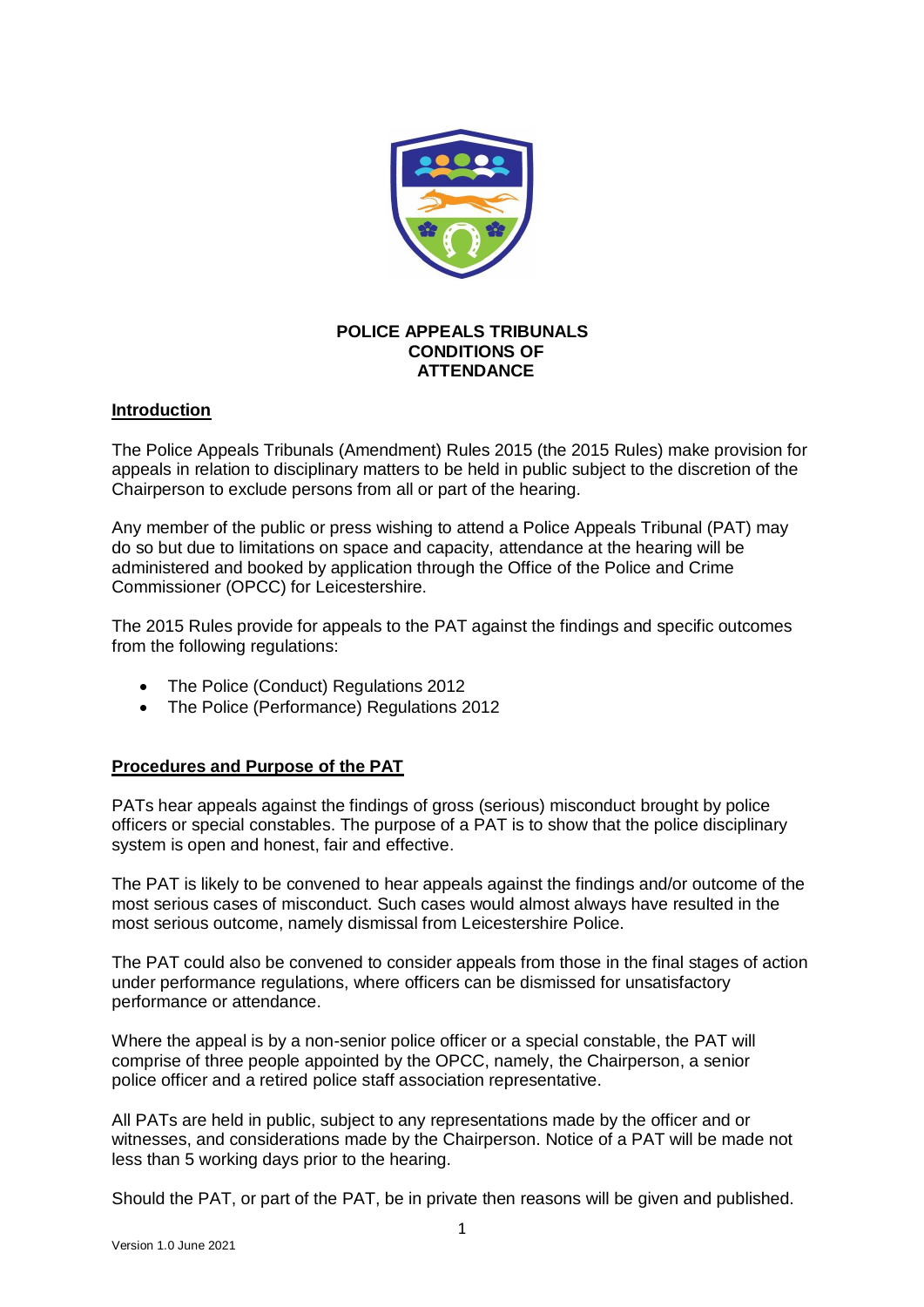Please note:

- If you are a witness to a listed PAT, you will not be eligible for a public seat.
- There may be occasions when a PAT is cancelled at short notice.

#### **Members of the public**

Please bring with you your confirmation email and sign in at reception at Leicestershire Police Headquarters. You will also need to bring supporting photographic identification (such as a passport or driver's licence) and proof of address (such as a recent utility bill). As a condition of entry, OPCC staff will check your identification documents against those provided in your application to attend.

The regulations state that the Chairperson may also impose further conditions of entry in addition to those set out in this document. If this arises the further conditions will be published on the OPCC website prior to the PAT.

#### **Members of the press**

Please bring with you your confirmation email and sign in at reception at Police HQ. You will also need to bring your accredited Press Pass and/or photographic identification (such as a passport or driver's licence). As a condition of entry, OPCC staff will check your identification documents against those provided in your application to attend.

The regulations state that the Chair may also impose further conditions of entry in addition to those set out in this document. If this arises the further conditions will be published on the OPCC website prior to the PAT.

Individuals will be escorted around the building at all times and will be required to sign in and out when accessing or leaving Police HQ.

You must comply with evacuation procedures as documented below. Should you sign out, and then wish to re-attend, you will only be allowed re-entry during a natural break in proceedings.

Should you wish to leave at any point during the PAT, you will be escorted by a member of OPCC staff.

#### **Cameras**

The taking of pictures is forbidden within the public hearing rooms, the surrounding vicinity and anywhere else within the immediate areas outside. Any photographs that are taken inside must be organised with, and authorised by, a member of OPCC staff.

#### **Smoking**

Smoking is not allowed inside Leicestershire Police HQ.

## **Disabled access**

People who are deaf or disabled are welcome to attend. Visitors with hearing impairments must arrange their own interpreters, if required. Space is set aside for wheelchair users and assistance dogs. Accessible toilets are available.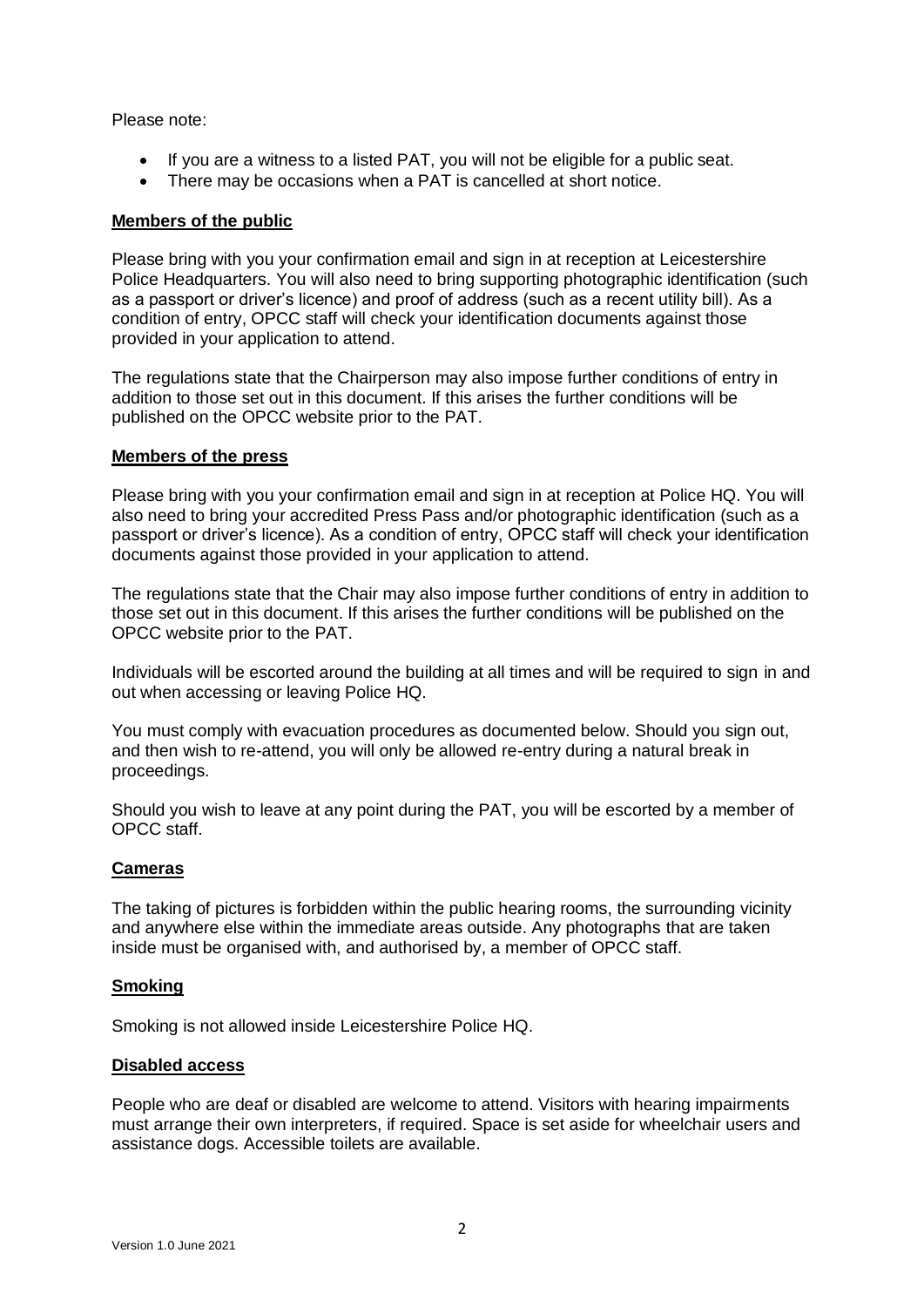# **Parking**

There are parking facilities and designated disabled and visitor spaces at the front of the Police HQ building.

## **Start times**

Please arrive 30 minutes prior to the stipulated start time of the PAT, details of which can be found on the OPCC website.

#### **Conduct within the PAT room**

Members of the public and press are requested to remain silent at all times whilst the PAT is in session.

All mobile phones, pagers, recording machines or other electronic items must be switched off in the public hearing rooms (exception for Media).

Only accredited members of the press will be allowed to use text based communications for the purposes of simultaneous reporting of proceedings if the person Chairing or conducting the proceedings is satisfied that it does not interfere with the orderly conduct of the PAT.

The use of recording or photographic equipment is strictly forbidden in the public hearing rooms. Any person found to be using such equipment will be asked to leave by OPCC staff.

No person is permitted to make, or attempt to make a sketch of the hearing room of any person, being a panel member, or witness or other interested party to the PAT.

Laptops, tablets and mobile phones may be used by accredited members of the press for the purpose of writing.

Tweeting and posting on social media is only allowed by accredited members of the press using laptops or tablets.

No-one attending the public hearing rooms shall either intervene in or interrupt the running of the PAT. If anyone behaves in a disorderly or abusive manner or otherwise acts inappropriately in the view of the Chairperson, they will be excluded from the remainder of the PAT. Should anyone breach these conditions of attendance and refuse to leave, they will be ejected.

Members of the public and press will not be allowed to enter or leave the public hearing rooms whilst the PAT is in session.

If exceptional circumstances make it necessary to leave the public hearing room, it is requested that individuals do so as quietly as possible and during a natural lull in proceedings, such as a change-over in witnesses. You will not be allowed unescorted in the building. Re-entry to the public hearing room will be facilitated at the next adjournment.

The PAT will stop for lunch at a convenient point in proceedings for approximately one hour. A return time to re-commence proceedings will be announced by the Chairperson.

The PAT will normally finish at around 5.00 pm or at a convenient point in proceedings. Once the PAT has concluded for the day you will need to return your Visitor Pass to the reception desk.